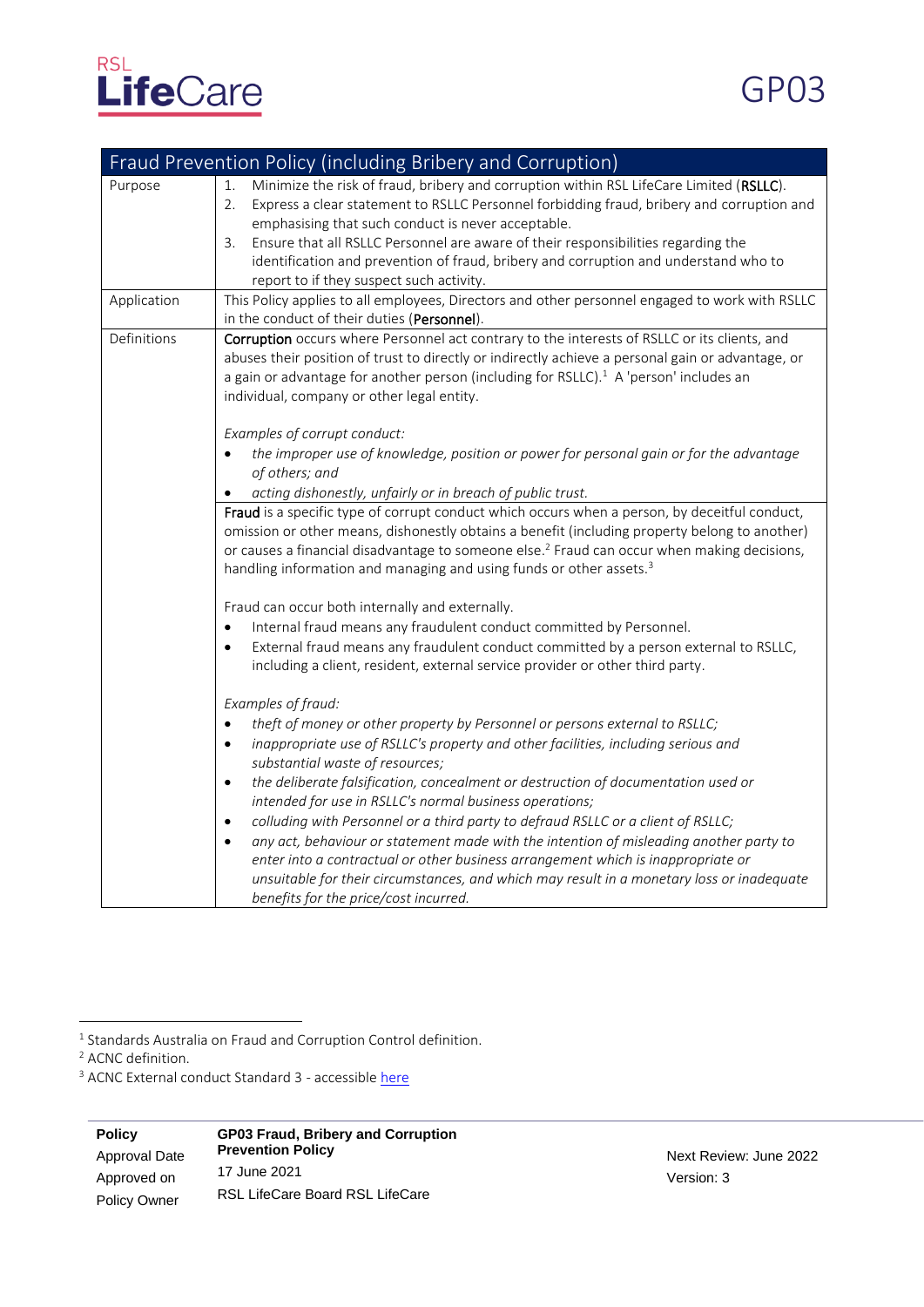## RSL<br>LifeCare

|                               | Bribery involves the corrupt receiving, soliciting, giving or offering (directly or indirectly) of any<br>benefit (both monetary and non-monetary) to or from Personnel and any person or public<br>official as an inducement or reward for doing or not doing something, showing or not showing<br>favour to any person in relation to the business of RSLLC, or to obtain or retain business or a<br>business advantage. <sup>4</sup>                                                                                                                                                                                                                                                                                                                                                                                                                                                                                           |
|-------------------------------|-----------------------------------------------------------------------------------------------------------------------------------------------------------------------------------------------------------------------------------------------------------------------------------------------------------------------------------------------------------------------------------------------------------------------------------------------------------------------------------------------------------------------------------------------------------------------------------------------------------------------------------------------------------------------------------------------------------------------------------------------------------------------------------------------------------------------------------------------------------------------------------------------------------------------------------|
|                               | Examples of bribery:<br>offering money or something of value to a public official to persuade them to do something<br>$\bullet$<br>in their official duties that they would not otherwise do for an advantage; $5$                                                                                                                                                                                                                                                                                                                                                                                                                                                                                                                                                                                                                                                                                                                |
| Policy<br>Principles          | paying or accepting a secret commission to facilitate unlawful or corrupt practices.<br>٠<br>RSLLC does not tolerate or condone fraud, bribery or corrupt conduct in any aspect of its<br>1.<br>operations.<br>Personnel are expected to create and promote an ethical workplace culture. They can best<br>2.<br>do this by ensuring that they themselves always act ethically and follow correct<br>procedures.<br>Personnel in a position of responsibility have additional duties regarding ethical conduct<br>3.                                                                                                                                                                                                                                                                                                                                                                                                              |
|                               | and fraud prevention.<br>All legitimate concerns raised about actual or suspected fraud, bribery or corruption must<br>4.<br>be treated confidentially by the receiver of the information. Any person reporting such<br>conduct will not be penalised for raising a concern of this nature.<br>All Personnel should feel confident that their concerns will be treated seriously and will be<br>5.<br>appropriately investigated.                                                                                                                                                                                                                                                                                                                                                                                                                                                                                                 |
| Roles and<br>Responsibilities | <b>RSLLC Personnel</b><br>All Personnel have a role in detecting fraud, bribery, dishonesty or other corrupt conduct.<br>$\bullet$<br>All Personnel must not engage in, cover up or in any way assist (including by failing to act)<br>$\bullet$<br>any form of fraud, bribery or corruption.<br>All Personnel must report and must encourage all persons associated with RSLLC to report<br>$\bullet$<br>all incidents of actual or suspected corrupt conduct (including fraud and bribery),<br>irregularity, misconduct, serious mismanagement or substantial waste of resources.<br>All Personnel must not engage in, cover up or in any way assist in (including by failing to<br>$\bullet$<br>act) any behaviour or conduct which involves or may be perceived as victimisation,<br>bullying, harassment or any other form of reprisal action against any person who makes a<br>report of wrongdoing covered by this Policy. |
|                               | The Board<br>The Board must always act in a way that protects the assets and resources of RSLLC<br>and ensure that its financial affairs are managed responsibly. This includes:                                                                                                                                                                                                                                                                                                                                                                                                                                                                                                                                                                                                                                                                                                                                                  |
|                               | using proper financial controls and procedures to ensure that RSLLC's assets are<br>1.<br>protected and only used to advance its charitable purpose;                                                                                                                                                                                                                                                                                                                                                                                                                                                                                                                                                                                                                                                                                                                                                                              |
|                               | ensuring that RSLLC's property and finances continue to be used for its charitable<br>2.<br>purpose; and<br>if fraud or other financial crime which affects RSLLC is identified, ensuring that<br>3.<br>the appropriate steps are taken to manage the situation, including to ensure that                                                                                                                                                                                                                                                                                                                                                                                                                                                                                                                                                                                                                                         |

<sup>4</sup> Covers <u>s 249B</u> of the Crimes Act 1900 (NSW) and sections 70.2 and 141.1 of the <u>Criminal Code Act 1995 (Cth)</u> <sup>5</sup> [ACNC Definition;](https://www.acnc.gov.au/for-charities/manage-your-charity/governance-hub/acnc-external-conduct-standards/external-conduct-1) Criminal Code 1995 (Cth)

| <b>Policy</b> | <b>GP03 Fraud, Bribery and Corruption</b> |  |
|---------------|-------------------------------------------|--|
| Approval Date | <b>Prevention Policy</b>                  |  |
| Approved on   | 17 June 2021                              |  |
|               | RSL LifeCare Board RSL LifeCare           |  |
| Policy Owner  |                                           |  |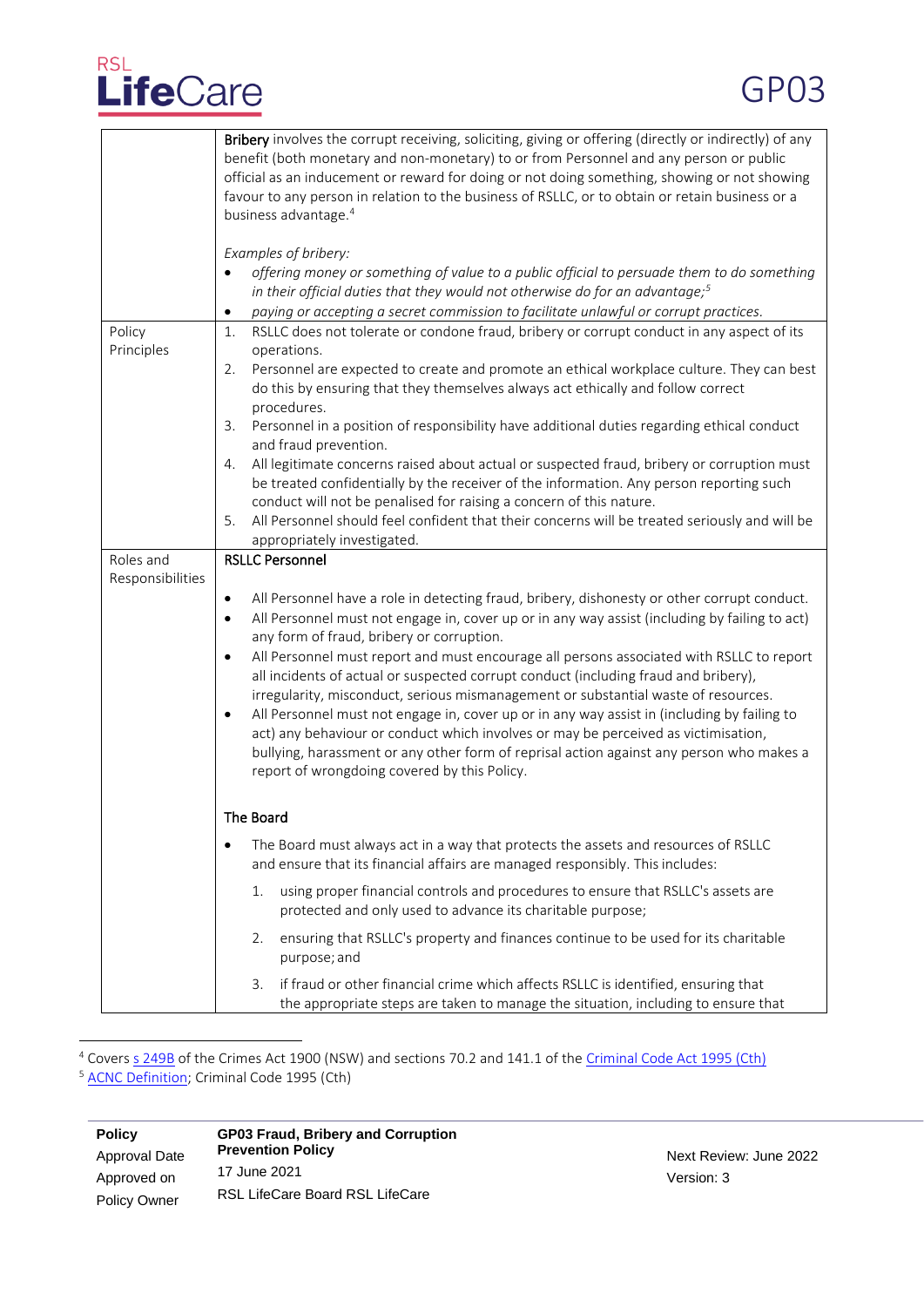## RSL<br>LifeCare

|           | relevant reporting to third party regulators such as the police, NSW Fair Trading<br>and the ACNC occurs.                                                                                                                                                                                                                                                                                                                                                                                                                                                                              |
|-----------|----------------------------------------------------------------------------------------------------------------------------------------------------------------------------------------------------------------------------------------------------------------------------------------------------------------------------------------------------------------------------------------------------------------------------------------------------------------------------------------------------------------------------------------------------------------------------------------|
|           | The Board has delegated the day to day activities associated with fraud, bribery and<br>$\bullet$<br>corruption prevention to management (see below) and maintains oversight of the<br>implementation of its fraud, bribery and corruption prevention framework through the<br>Audit & Risk Committee and the Enterprise Risk Management System (ERMS).                                                                                                                                                                                                                                |
|           | Managers<br>Managers are required to assess and rate the risk of fraud, bribery and other corrupt<br>conduct occurring in their areas of responsibility and enter this in the ERMS.<br>Managers are required to ensure that there are appropriate mitigation strategies in place<br>$\bullet$<br>which assist in preventing fraud, bribery and corruption.<br>Managers will ensure that fraud, bribery and corruption prevention measures are updated<br>$\bullet$<br>as workplaces change, and that staff understand their individual responsibilities in<br>preventing such conduct. |
| Reporting | <b>Internal Reporting</b><br>1.                                                                                                                                                                                                                                                                                                                                                                                                                                                                                                                                                        |
|           | Whistle-blower Policy (GP 11)<br>a.                                                                                                                                                                                                                                                                                                                                                                                                                                                                                                                                                    |
|           | Conduct constituting fraud, bribery and / or corruption falls within the meaning of a<br>"disclosable matter" as that term is defined in the Whistle-blower Policy (GP 11). All<br>Personnel are encouraged in the first instance to use the reporting mechanisms<br>outlined in the Whistle-blower Policy (GP 11) to raise concerns regarding actual or<br>suspected fraud, bribery and / or corruption. Reports in respect of 'disclosable<br>matters' as defined in that Policy will extend certain statutory protections to the<br>reporting Personnel.                            |
|           | Alternative reporting mechanism<br>b.                                                                                                                                                                                                                                                                                                                                                                                                                                                                                                                                                  |
|           | Employees and other personnel engaged to work with RSLLC                                                                                                                                                                                                                                                                                                                                                                                                                                                                                                                               |
|           | Alternatively, fraudulent activity, bribery or other corrupt behaviour can be reported<br>in the first instance to a supervising manager or, if not comfortable in doing so, to the<br>Chief Executive Officer (CEO), an Executive General Manager, Director, General<br>Counsel or Company Secretary.                                                                                                                                                                                                                                                                                 |
|           | In situations where conduct covered by this Policy is reported to a supervising<br>manager, the supervising manager must then notify the CEO (or the Chair of the<br>Board in circumstances where the reported conduct involves the Executive General<br>Manager or the CEO).                                                                                                                                                                                                                                                                                                          |
|           | Directors                                                                                                                                                                                                                                                                                                                                                                                                                                                                                                                                                                              |
|           | Any Director who has suspicions of corrupt conduct and fraudulent behaviour can<br>discuss the matter with the Chair, or if they are not available, the Chair of the Audit &<br>Risk Committee. The relevant Chair must then notify the CEO (except in circumstances<br>where the reported conduct involves the Executive General Manager or the CEO). A<br>report may alternatively be made in accordance with the Whistle-blower Policy.                                                                                                                                             |

**Policy**  Approval Date Approved on Policy Owner **GP03 Fraud, Bribery and Corruption Prevention Policy** 17 June 2021 RSL LifeCare Board RSL LifeCare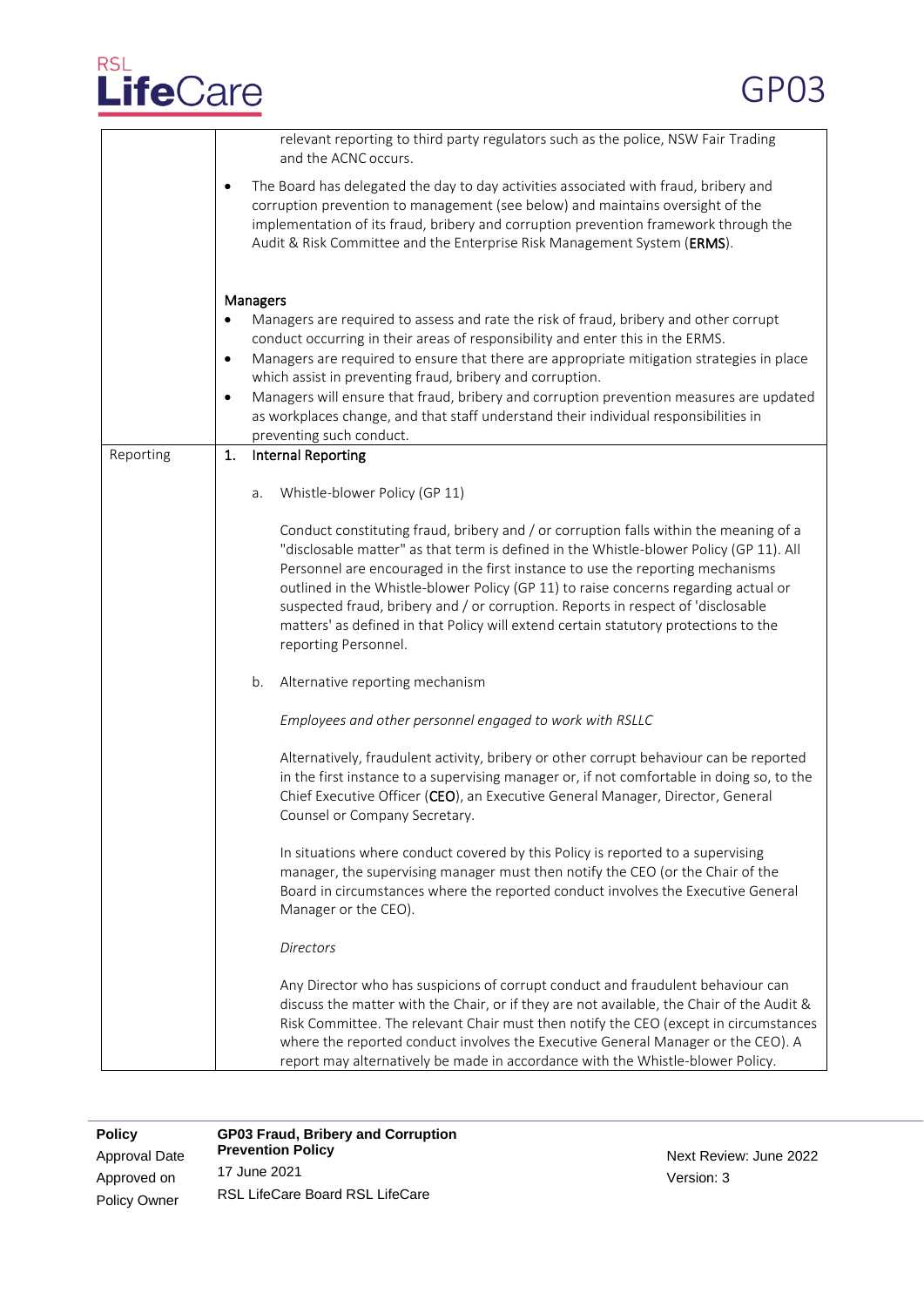| Incident Reporting Policy (OHS 02)<br>C.                                                                                                                                                                                                                                                                                                                                                                                                                                                                                                                                                                       |
|----------------------------------------------------------------------------------------------------------------------------------------------------------------------------------------------------------------------------------------------------------------------------------------------------------------------------------------------------------------------------------------------------------------------------------------------------------------------------------------------------------------------------------------------------------------------------------------------------------------|
| Separate to reporting described elsewhere in this Policy, Personnel may also have a<br>duty to report conduct constituting fraud, bribery and / or corruption in accordance<br>with the Incident Reporting Policy (OHS 02).                                                                                                                                                                                                                                                                                                                                                                                    |
| <b>External Reporting</b><br>2.                                                                                                                                                                                                                                                                                                                                                                                                                                                                                                                                                                                |
| There is no minimum level of incident that must be considered for reporting to external<br>regulators and other third parties. Any case of fraud, bribery or corruption, whether<br>suspected or proven, must be considered for reporting to the relevant and appropriate<br>authorities such as the police, NSW Fair Trading, the ACNC or ASIC.                                                                                                                                                                                                                                                               |
| The CEO in consultation with the Board and, where appropriate, the Company Secretary -<br>see Board Charter and Board Code of Conduct which give CEO (determination, regulatory<br>reporting) and Company Secretary (regulatory reporting) roles is responsible for<br>determining whether to refer any conduct covered by this Policy to an external authority<br>or body. In circumstances where the reported conduct involves the Executive General<br>Manager or the CEO, this responsibility rests with the Chair of the Board in consultation<br>with, where appropriate, the General Counsel            |
| RSLLC must, as soon as practicable and no later than 28 days after first becoming aware of<br>the non-compliance, notify the Commissioner of the ACNC in circumstances where there<br>has been a significant non-compliance by RSLLC with an ACNC Governance Standard and<br>as a result of the non-compliance RSLLC is (or is at risk of being) no longer entitled to be<br>registered as a charity under the ACNC Act 2012 (Cth). This may include for example,<br>where RSLLC engages in serious fraudulent conduct.                                                                                        |
| If you know or believe that someone has committed a fraud or bribery wholly or partly in<br>NSW, or committed a fraud or bribery that has effect in NSW, and you are in possession of<br>information which might assist in securing the apprehension of the offender, you are<br>legally required to bring that information to the attention of the NSW police force or other<br>appropriate authority. <sup>6</sup> You must not solicit, accept, or agree to accept, any benefit in<br>exchange for not reporting a fraud or bribery to the NSW police force or other appropriate<br>authority. <sup>7</sup> |
| 3.<br>Responding to a report                                                                                                                                                                                                                                                                                                                                                                                                                                                                                                                                                                                   |
| RSLLC is committed to promptly investigating any suspected acts of fraud, bribery,<br>corruption, misappropriation or other similar irregularity. An objective and impartial<br>investigation in accordance with natural justice principles, as required by any other RSLLC<br>policy or otherwise deemed necessary, will be conducted regardless of the position, title,<br>and length of service or relationship with RSLLC of any person who might be the subject of<br>such investigation. If necessary, the CEO or Board may appoint an independent third party<br>to investigate the allegations.        |

<sup>6</sup> Obligation under s 316(1) of the *Crimes Act 1900* (NSW).

<sup>7</sup> Per s 316(2) of the *Crimes Act 1900* (NSW).

| <b>Policy</b> | <b>GP03 Fraud, Bribery and Corruption</b> |  |
|---------------|-------------------------------------------|--|
| Approval Date | <b>Prevention Policy</b>                  |  |
| Approved on   | 17 June 2021                              |  |
|               | <b>RSL LifeCare Board RSL LifeCare</b>    |  |
| Policy Owner  |                                           |  |